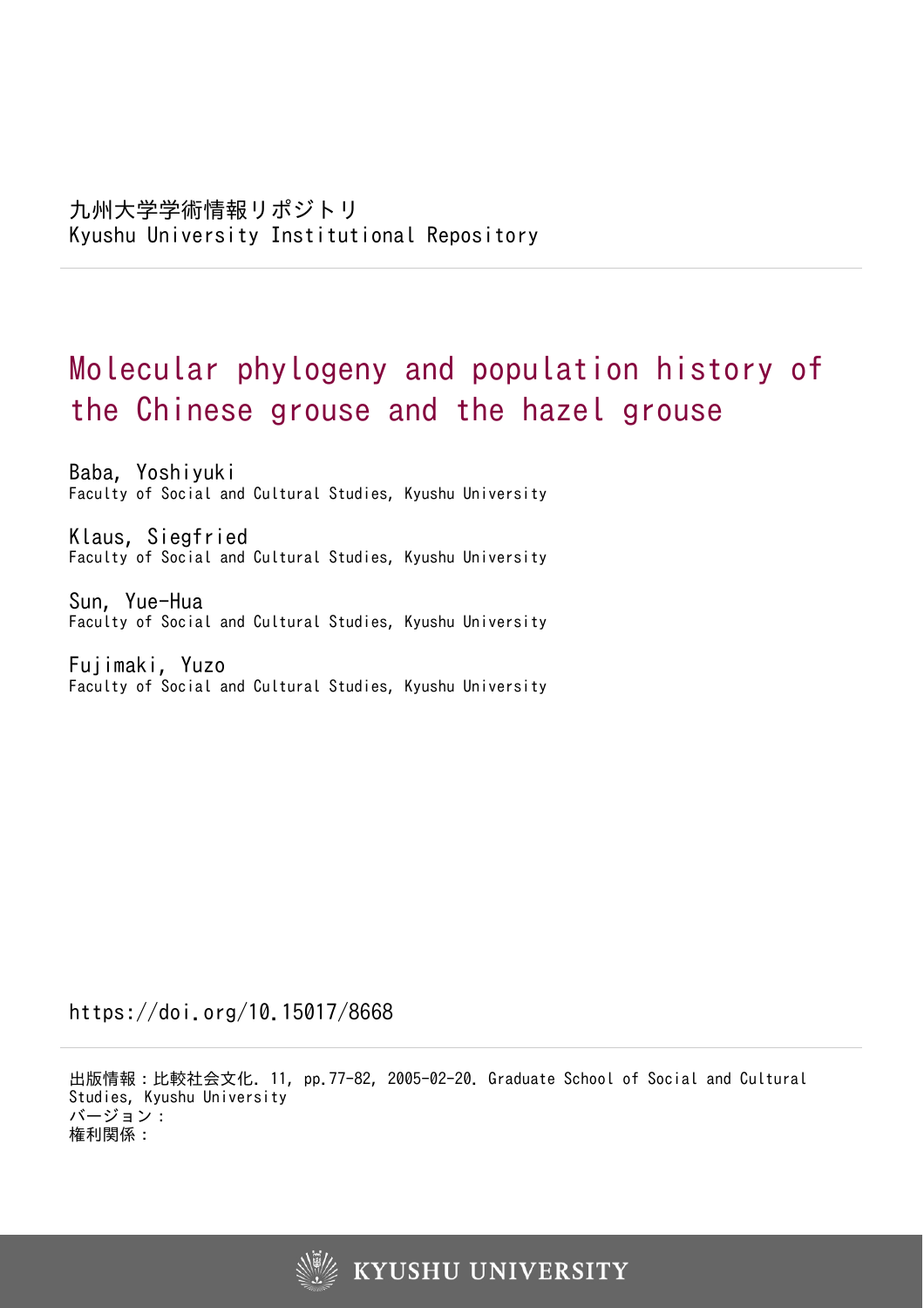## Molecular phylogeny and population history of the Chinese grouse and the hazel grouse

Yoshiyuki Baba, Klaus Siegfried, Sun Yue-Hua, Yuzo Fujim

#### Abstreact

 The hazel grouse is distributed throughout much of northern Asia and Europe, whereas the closely related Chinese grouse is endemic to central China. The molecular phylogeny of these two species was analyzed using a 420 bp segment of mitochondrial DNA control region domain I. We analyzed a total of 201 samples of hazel grouse collected from Hokkaido to Europe and 11 samples of the Chinese grouse collected in China. In total, 79 and 7 haplotypes were found for the hazel grouse and the Chinese grouse, respectively The phylegenetic tree showed a clear separation of the hazel grouse cluster from the Chinese grouse cluster. Two haplotypes from Italy  $(n = 1)$  and the Southern Alps  $(n = 1)$  in Switzerland (Tessin) were clearly clustered and distinctly separated from the other hazel greuse haplotypes cluster. Two haplotypes from northern part of the population were separated from the southern part of the population. These observations indicate that the Chinese grouse and hazel grouse were separated at least  $200,000$  years ago and the southern Alps population separated from the other hazel grouse at least 100,OOO years ago. These three grouse popuiations reached their present distribution during the last several ten thousand years.

#### lntroduction

The family of grouse, Tetraonidae, extends northward from the temperate zones of the Northern Hemisphere (Short 1967). The hazel grouse Bonasa. bonasia is a small member of Tetraonidae, and is found in deciduous broad-leaved tree and coniferous tree forests of the palearctic region. The hazel grouse is distributed from forest areas of Europe (Bergman and Klaus 1994) to East Asia, Sakhalin, Hokkaido Japan (Fujimaki and Konishi 1996)and Korea (Han and Fujimaki 1996, Rhim and Lee.

2001). Some populations are decreasing (Bergman and Klaus 1994, Fujimaki and Konishi l996).

The Chinese grouse  $B$ , *swerzowi* is the smallest Tetraoidae and endemic in China (Sun et al. 2005). The habitat consists of isolated remains of the mountain coniferous forests of Gansu, Qinghai, Sichuan, Yunnan and Tibet. The area of the most closely related species, the hazel grouse, is separated byabout 1000 km by the dessert Gobi (Klaus et al. 1996).

 The purpose of this work is to study the phylogenetic relationships in hazel grouse and in Chinese grouse. The genetic characteristics of mitochondrial DNA (mtDNA), which has an almost strictly maternal mode of inheritance and lack of recombination provides us with a useful analytical tool for estimating molecular phylogeny among related species. Feathers provide a non-invasive source of DNA, especially for endangered animals (Koike et al. 1998). Moulted feathers from rock ptarmigan *Lagopus mutus* were successfully used before for mitochondriai DNA analysis (Baba et al. 2001). DNAanalysis of Hazel grouse was carried out using material of B. b. vicinitas (Baba et al. 1999) and of birds from different parts of East Asia (Baba et al. 2002). These observations most likely indicate that the populations analysed were differentiated about 40,OOO years ago, and have expanded to the present distribution during the climatic optium within the iast IO,OOO years. In this paper we describe the population history of the western part of the hazel grouse population and of the Chinese grouse using the mitochondrial controi region sequences extracted from both fresh tissue and feather samples.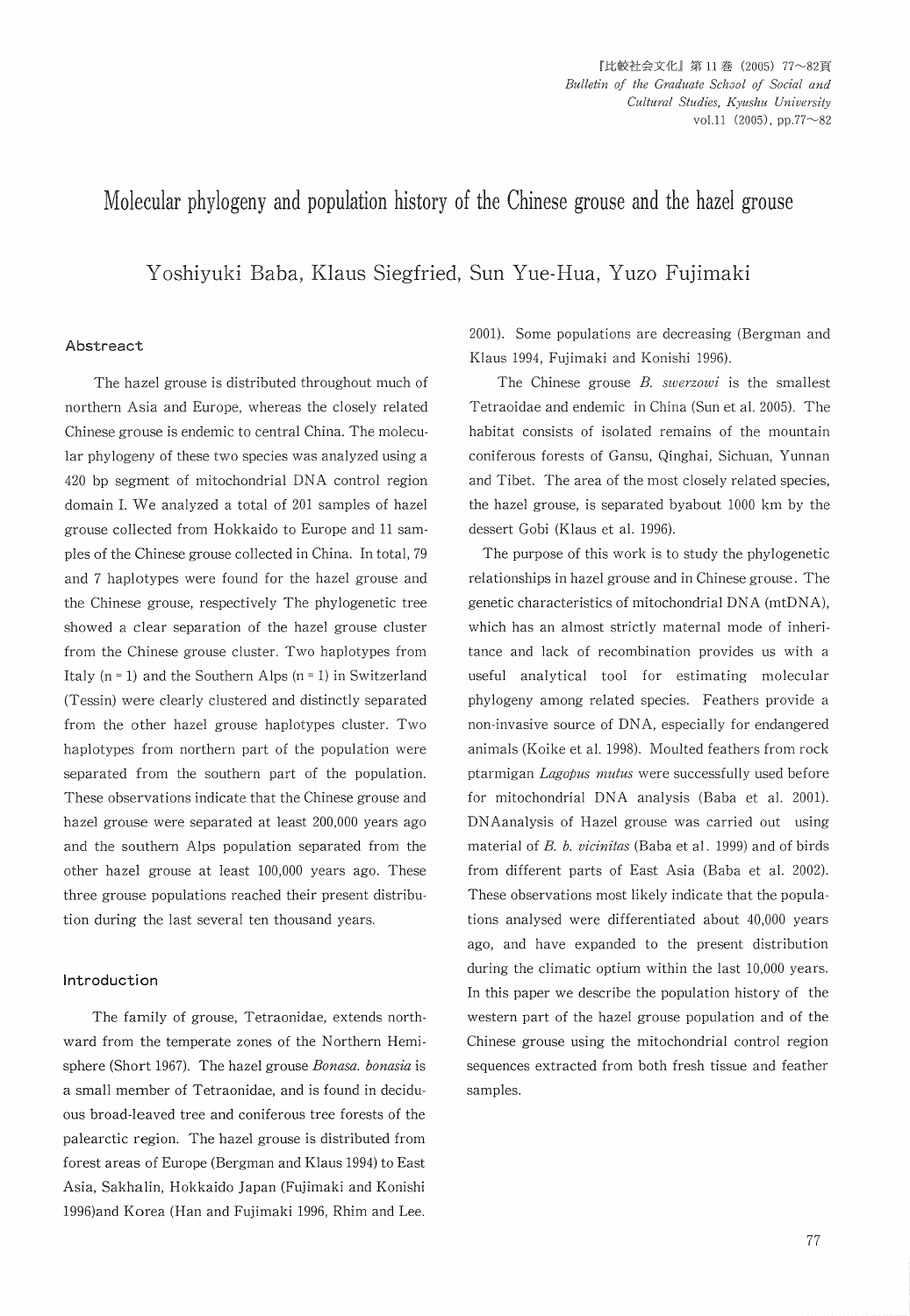#### Material and Methods

### Sampling Chinese grouse

 A total of 11 samples of Chinese grouse were analyzed from China. Among them, 9 feather and tissue samples of Chinese grouse were analyzed from south part of distribution, 2 samples from north part of distribution.

#### Hazel grouse

 Among them, 133 tissue samples collected during the hunting season in Hokkaido were provided by the Hokkaldo Prefectural Gorverment,which consisted of 36 samples from north Hokkaido (HoN), 45 samples from eastern Hokkaido (HoE), 33 samples from central Hokkaido (HoC), and 19 samples from south-western Hokkaido (HoSW) (Baba 2001). The samples from Russia were included 10 tissue samples from Primorskii (Pr), l8 tissue samples from Sakhalin (Sa), 14 tissue samples from Magadan (Ma), and 5 samples (3 feathers and 2 tissues) from Zapadano Sibirskaya in Siberia (Si). Remaining samples were 22 samples from the Europe. 22 Europe samples are split 2 samples from South part of Europe (Swaziland, Italy) (Al) and 20 from another area (Eu) at population analysis, and 2 samples (Al), 12 samples from Germany (10 samples), Poland (1 sample), Austria (lsamples) (EuN) and 8 samples from Swaziland (2 samples), Fence (4 samples), Italy (2 samples) (EuS).

#### Amplification

 We amplified the first 686 bp of the control region with L16575 (Baba 2001) and H476 (Baba et al. 2002), and 2<sup>nd</sup> amplified 469 bp of the control region L16760 (Baba et al. 2002) and H454.gr (Baba et al. 2002), use the protocols described Baba et al. (Baba et al. 2002). The amplified products were isolated single strand DNA using PCR Product Pre-Sequencing Kit (USB) according to manufacturer's directions. Direct sequence was undertaken in a DNA Processer (Beckman Coulter Co. Ltd) with DTCS kit (Beckman Coulter Co. Ltd), using L16760 or H454 primer.

 Nuclear homologous of mitochondrial markers (Numt) and duplications of the mitochondrial control  region have been identified in other bird species (e g Quinn 1997; Eberhard et al. 2001). To verify that we are sequence mitochondrial DNA control region, we amplified about 2000bp of cytochrome-b to 12s rRNA at 1<sup>st</sup> PCR and amplified control region from few tissue sam ples (Data not shown). We found no difference in the sequence from the long 1<sup>st</sup> PCR and short 1<sup>st</sup> PCR products.

#### Phylogenetic Analysis

 Sequence was aligned by eye using GENETYX-MAC Ver. 11.0 (Software development Co., Ltd 2001). Gamma alpha-parameter was estimated from the sequence matrix by Hidden Markov Model without correction (Felsenstein and Churchill 1996) using PUZ-ZLE Ver.5.0 (Strimmer and von Haeseler 1996). Number of haplotypes (H T) and polymorphic sites (S), nucleotide diversity  $(\pi)$  with variance  $V(\pi)$ , haplotypic diversity  $(h)$ with variance  $V(h)$  (Nei and Tajima 1981), mean number of pairwise differences (d) (Nei and Jin 1989) and Tajima's test (Tajlma 1989) were derived for all area using the program ARLEQUIN Ver.2.0 (Schneider et al. 2000). Mitochondrial genetic differentiation between population and taxa was assessed by pairwise  $\phi$ st (FsT) value and sequence divergence in the program ARLEQUIN. The transition/transversion parameter was estimated from distance matrix. We calculated genetic distance between control region haplotypes using Kimura 2 parameter model (Kimura 1980), and constructed a neighbor-joining tree (Saitou and Nei 1987) and minimum evolution tree at between populations were constructed with a MEGA Ver.2.1 (Kumar et al. 2001).

#### Results and Discussion

#### Genetic variation

 A total 215 mitochondrial control region sequence were obtained. Sequence Aliment required the insertion of gaps at 5 positions between hazel grouse to Chinese grouse and total 72 sites were variable. Transition/transversion ratio was estimated to be 4.95 (Using PUZZLE  $Ver.5.0$ ).

 From 201 samples of the hazel grouse, we observed 51 variable sites defining 79 haplotypes in the 428 bp fragments in the domain I, or left domain, of the control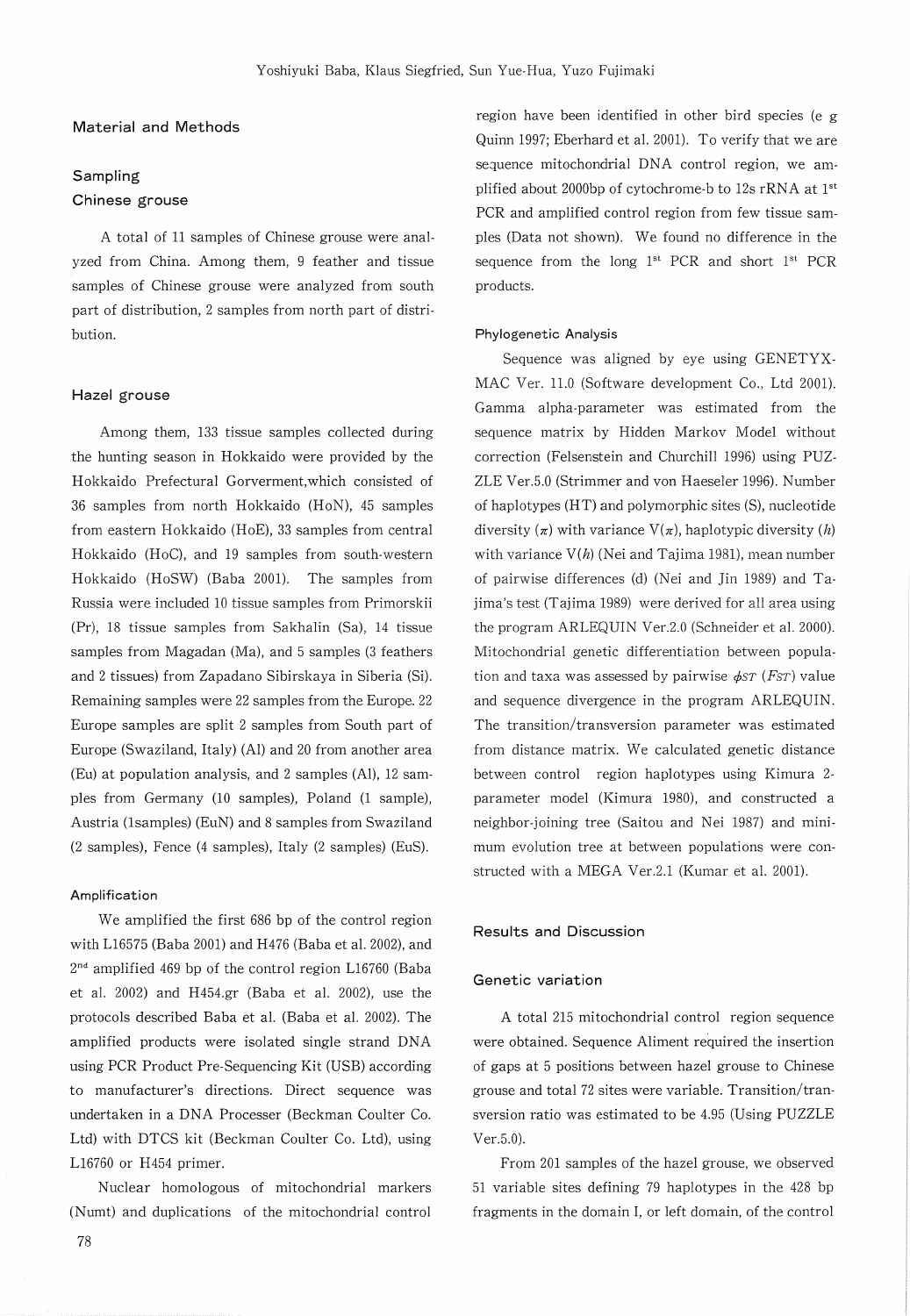Table 1 Genetic diversity of the Hazel grouse and Chinese grousebased on domein I sequence of the control region

| <b>Species</b> | Area            | n   | HT  | $\pi$   | 土      | $V(\pi)$ | h     | 土      | $\mathrm{V}(h)$ | S              |          | S/d | Tajima's test |
|----------------|-----------------|-----|-----|---------|--------|----------|-------|--------|-----------------|----------------|----------|-----|---------------|
| Hazel grouse   | Hokkaido (HoSW) | -16 | -11 | 0.00860 | 士      | 0.00518  | 0.933 | 土      | 0.048           | 11             | 3.48     | 3.2 | 0.192         |
|                | Hokkaido (HoN)  | 36  | 20  | 0.00914 | 士      | 0.00525  | 0.943 | 士      | 0.023           | 15             | 3.70     | 4.1 | 0.074         |
|                | Hokkaido (HoC)  | 33  | 16  | 0.00669 | 士      | 0.00405  | 0.921 | 士      | 0.031           | 13             | 2.71     | 4.8 | $-0.500$      |
|                | Hokkaido (HoE)  | 45  | 20  | 0.00901 | 士      | 0.00516  | 0.924 | 土      | 0.024           | 16             | 3.65     | 4.4 | $-0.007$      |
|                | Magadan (Ma)    | 12  | 4   | 0.00460 | $+$    | 0.00319  | 0.561 | 土      | 0.154           |                | 1.86     | 3.8 | $-0.767$      |
|                | Primorskii (Pr) | 10  | 5   | 0.00538 | $+$    | 0.00367  | 0.756 | 士      | 0.130           | 6              | 2.18     | 2.8 | 0.111         |
|                | Sakhalin (Sa)   | 18  |     | 0.00528 | $^{+}$ | 0.00344  | 0.797 | $+$    | 0.066           | 5              | 2.14     | 2.3 | 1.488         |
|                | Siberia (Si)    | 5   |     | 0.00395 | $^{+}$ | 0.00326  | 0.700 | 土      | 0.218           | 4              | $1.60\,$ | 2.5 | $-1.094$      |
|                | Europe (Eu)     | 20  | 15  | 0.00957 | $^{+}$ | 0.00560  | 0.974 | $^{+}$ | 0.022           | 17             | 3.87     | 4.4 | $-0.717$      |
|                | South Alps (Al) | 2   |     | 0.00494 | $+$    | 0.00605  | 1.000 | 士      | 0.500           | $\overline{2}$ | 2.00     | 1.0 | 0.000         |
| Chinese Grouse | China (Bs)      | 15  |     | 0.00969 | $^{+}$ | 0.00577  | 0.924 | 土      | 0.053           | 14             | 3.92     | 3.6 | $-0.352$      |

Number of individuals (n); Number of haplotypes (HT); nucleotide diversity ( $\pi$ ) with variance V( $\pi$ ); number of haplotypic diversity (h) with variance V(h) ; number of segreating sites (S) ; number of segregating sites (S); mean number of pairwise nucleotide difference (d); expan coefficient (S/d); Tajima's test (Tajima's test).

Table 2 Pairwise sequence divergence and differentation between area.

| Species                   | Area            | HoSW                     | $H_0N$     | HoC   | HoE                      | Мa                           | Pr       | Sa              | Si     | Eu    | Ea     | Bs                       |
|---------------------------|-----------------|--------------------------|------------|-------|--------------------------|------------------------------|----------|-----------------|--------|-------|--------|--------------------------|
| Hazel grouse              | Hokkaido (HoSW) | $\overline{\phantom{a}}$ | 4.339      | 3.590 | 4.322                    | 6.870                        | 3.961    | 4.637           | 5.706  | 7.386 | 20.227 | 58.836                   |
|                           | Hokkaido (HoN)  | 0.093                    | -          | 3.767 | 4.007                    | 7.960                        | 4.786    | 5.019           | 5.562  | 8.071 | 21.008 | 57.938                   |
|                           | Hokkaido (HoC)  | 0.072                    | 0.076      | -     | 3.959                    | 6.400                        | 4.028    | 4.326           | 4.691  | 6.848 | 20.861 | 58.690                   |
|                           | Hokkaido (HoE)  | 0.093                    | $(-0.007)$ | 0.122 | $\overline{\phantom{m}}$ | 8.157                        | 4.753    | 5.118           | 5.701  | 8.194 | 20.967 | 57.534                   |
|                           | Magadan (Ma)    | 0.562                    | 0.577      | 0.593 | 0.583                    | $\qquad \qquad \blacksquare$ | 5.986    | 4.567           | 5.738  | 6.808 | 23.166 | 63.127                   |
|                           | Primorskii (Pr) | 0.208                    | 0.292      | 0.332 | 0.287                    | 0.636                        | $\equiv$ | 3.925           | 5.555  | 6.266 | 18.351 | 58.697                   |
|                           | Sakhalin (Sa)   | 0.347                    | 0.344      | 0.390 | 0.354                    | 0.523                        | 0.411    | $\qquad \qquad$ | 3.463  | 5.356 | 20.276 | 54.612                   |
|                           | Siberia (Si)    | 0.455                    | 0.394      | 0.452 | 0.408                    | 0.664                        | 0.620    | 0.396           | $\sim$ | 4.985 | 20.040 | 60.160                   |
|                           | Europe (Eu)     | 0.453                    | 0.488      | 0.491 | 0.498                    | 0.513                        | 0.445    | 0.385           | 0.322  | -     | 19.166 | 64.287                   |
|                           | South Alps (Al) | 0.820                    | 0.814      | 0.863 | 0.814                    | 0.912                        | 0.874    | 0.888           | 0.911  | 0.789 | -      | 73.862                   |
| Chinese Grouse China (Bs) |                 | 0.931                    | 0.928      | 0.943 | 0.929                    | 0.947                        | 0.939    | 0.941           | 0.938  | 0.933 | 0.943  | $\overline{\phantom{a}}$ |

Above diagonal, sequence divergence (d, base pair). Below diagonal Fs $\tau$  values based on AMOVA (Kimura 2-parameter dista Ganma alpha=0.14).

 $F$ s $\tau$  value in parentheses, not significant at P<code><0.05</code> (1000 permutation

region. We identified total ef 41 haplotypes in l33 samples from Hokkaido. Eurasian samples showed 5 haplotypes frorn Primorskii ,8 haplotypes from Sakhalin, 5 haplotypes from Magadan, 3 haplotypes from Siberia and 17 haplotypes from Europe (Table 1). Only l haplotype was shared between Sakhalin and Magadan.

 From 14 samples of the Chinese grouse, we observed l4 variable sites defining 10 haplotypes in the 428 bp fragments in the domain I (Table 1).

## Genetic distance and Phylogenetic relationship between populations

The haplotype composition of the population showed as  $\pi$  and h (Table 1) with pairwise sequence FsT value ranging from 0.947 to -0.007(Table 2). These indicated significant genetic differentiation  $(P \le 0.05)$ between all pairs of population expect between HoN and HoE. Number of pairwise differences (d) value ranging from 3.463 to 73.862. Pairwise difference between hazel grouse and Chinese grouse ranging from 54.612 to 73.862 are high value.

 The neighbor-joining tree was constructed using the genetic distances between populations (Fig. I) shewing that Chinese grouse and hazel grouse was clearly separated at the species level. The neighbor-joining tree showed that these 2 species exhibited clear separation of 23.905 (5.69%). Using a molecular clock rate of  $20.8\%$ divergence per million years for the domain I in the mitochondrial control region, (Quinn l992, Baba 2001), we found that the two species were splitted at least 200,000 years ago.

 The Hazel grouse cluster was divergent between the Southern Alps population (Al) and the other sub cluster originating from the Northern Alps. Pairwise difference between both populations are of twofold higher value than the that of the other hazel grouse populations and neighbor-joining tree branch is about two times longer than the other hazel grouse branch, suggesting that hazel grouse population of the Southern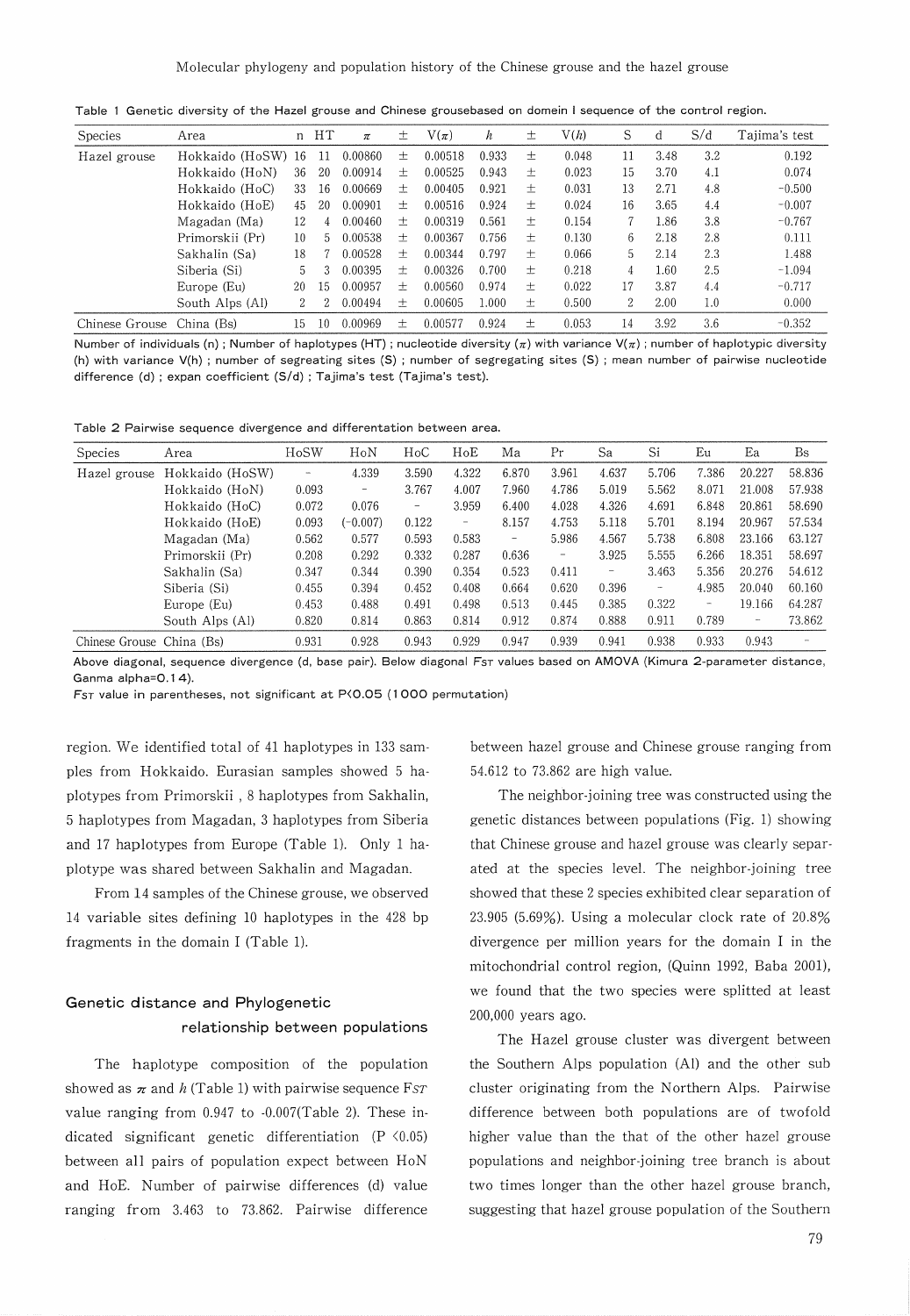

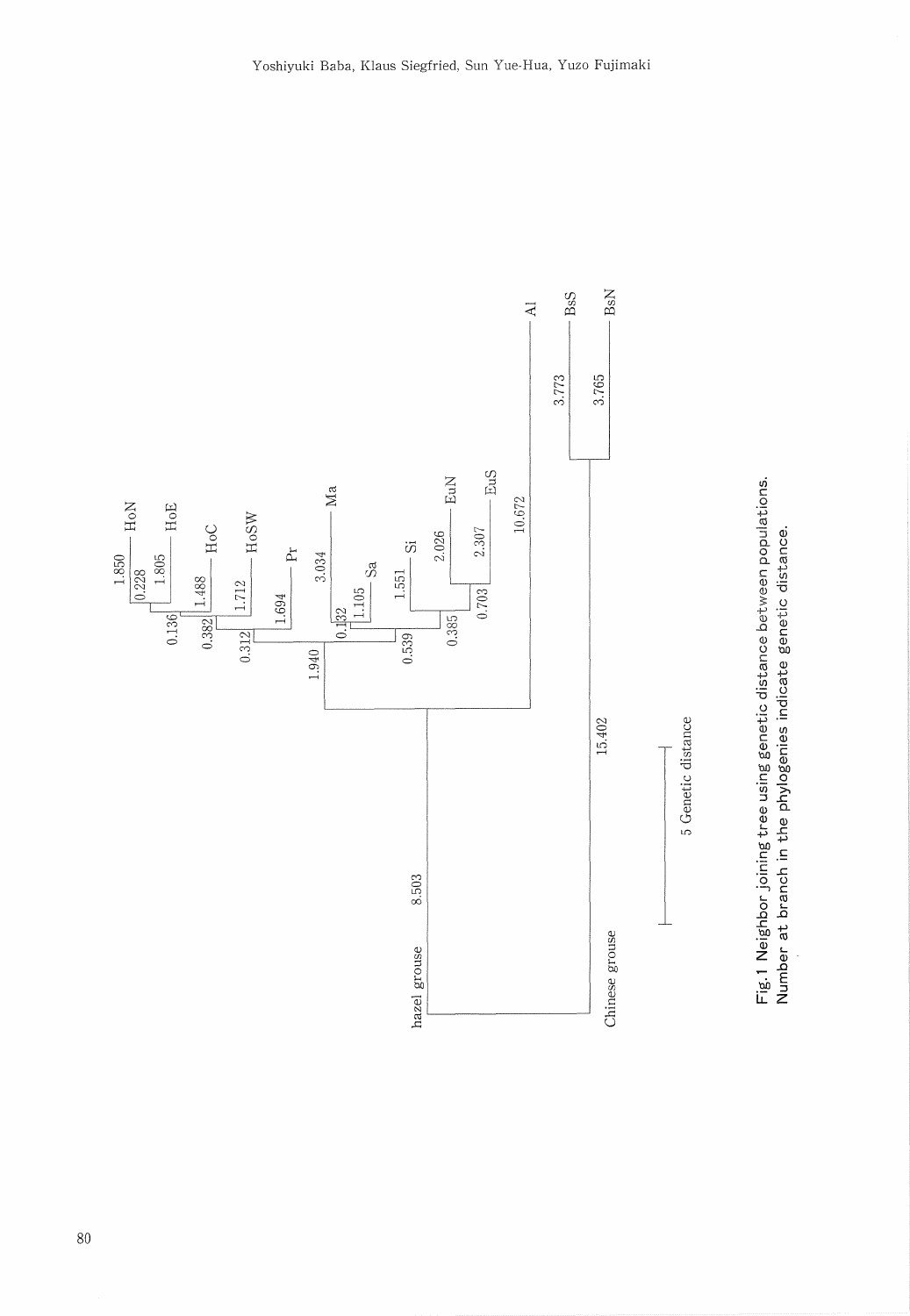Alps was splitted earlier than the another hazel grouse populations. Because the branch iength is over 10, of the hazel grouse population located in Northern Italy and Southem Switzerland (Tessin) was separated before the maximura phase of the last glaciation period and we assume that this part of the population was moving south when the ice came from north and survived in southern parts of Europe. The northen hazel grouse population diverged after 40,000 years ago together with the East Asian part of the population (Baba et al. 2002). Hazel grouse in Hokkaido were classified by classical methodas only one subspecies B. b. visinitas. But according to the mitochondrial DNA analysis classify three of HoN and HoE, HoC, HoSW populations by FsT significant level  $P \leq 0.05$  (Table 2).

 The Chinese grouse cluster consisted south part and north part population. Each population branch length is about two times longer than that of the hazel grouse population length, expect that of population Al. It is suggested northern and southern Chinese grouse population were separated before the maximum phase of last galciation in Asia.

#### Population diversity

 The genetic diversity of all population is summarized in table 1. Nucleotide diversity of all populations are between O.O0460 and O.O0969. Haplotypic diversity of all populations are between O.561 and O.974 (2sample of Al were removed), normal or high value than other bird species (Baba 2001, Baba et al. 2002). Expand coefficient value of all populations are between 2.3 and 4.8. These values suggested, that each hazel grouse and the Chinese grouse population were not bottle-necked around their population expansion.

 Tajima's test of all population are between -l.094 and 1.488 but all population are not significant at  $P \le 0$ . 05. Tajima's test of Sakhalin (Sa), Magadan (Ma), Siberia (Si) and Europe (Eu) are over 0.05 or under -0.05. These populations were spared habitat from East Asia and suggested happen something weak non-neutral selection at population expanded after the maximum phase of the last glaciation. Tajima's test of Hokkaido (HoN, HoE, HoC, HoSW), Primorskii (Pr) and Chinese grouse are between O.05 and -O.05. These hazel grouse population were keeping the same habitats during the

maximum phase of the last glaciation (Baba 2002). Steppes and even desert vegetation extended to the modern coast of eastern China, but Chinese grouse habitat did not disappear during the maximum phase of the last glaciation as indicated by polynological study (Yu et al. 2000). These data suggest that the Chinese grouse population was surviving in the same area as today during the maximum phase of the last glaciation in Asia.

#### Acknowiedgement

This study was supported by a project of genetic diversity organized by the Wildlife Research Center. The work of S. Klaus was supported by a grant of DFG (Germany) and NSFC (China). Our thanks are due to Fang Yun for cooperation in the fieldwork on Chinese grouse.We thank Prof. A. Helbig for comments to the manuscript.

#### Reference

Baba, Y., Fujimaki, Y., Hiroko, K. (1999) Genetic Diversity and gene flow of the hazel grouse Bonasa bonasia in japan Jap. J. ornithol. 48. 47-60.

Baba, \., Fujimaki, Y., Yoshii, R., Hiroko, K (2001) Genetic variabillty in the mitechondrial control region of the Japanese rock ptarmigan Lagopus rnutus japonicus. Jap. J. Ornithol. 50. 53-64.

Baba, Y. (2001) Molecular phylogeny and population history of the rock ptarmigan and hazel grouse in Japan. Ph. D. dissertation, Kyushu University.

Baba, Y., Fujimaki, Y., Klaus, S., Butorina, O., Drovetskii, S., Hiroko, K. (2002) Molecular population phylogeny of the hazel grouse Bonasa benasia in East Asia inferred from mitochendrial control-region sequence. Wild. Biol. 8. 251-259.

Bergrnann, H.-H., Klaus, S. (1994) Distrubution, status and limiting facters of hazel grouse (Bonasa bonasia) in central Europe, particularly in Germany. Gibier Faune Sauvage, Game Wildl. 11. 5-32.

Caizergues, A., Bernard-Laurent, A., Brenot, J.-F., Ellison, L., Rasplus, Y. (2003) Population genetic stuructur of rock ptarmigan Lagopus mutus in Northan and Western Europe. Mol. Ecol. 12. 2267-2274.

Felsenstein, J., Churchill, G. A. (1996) A hidden Markov